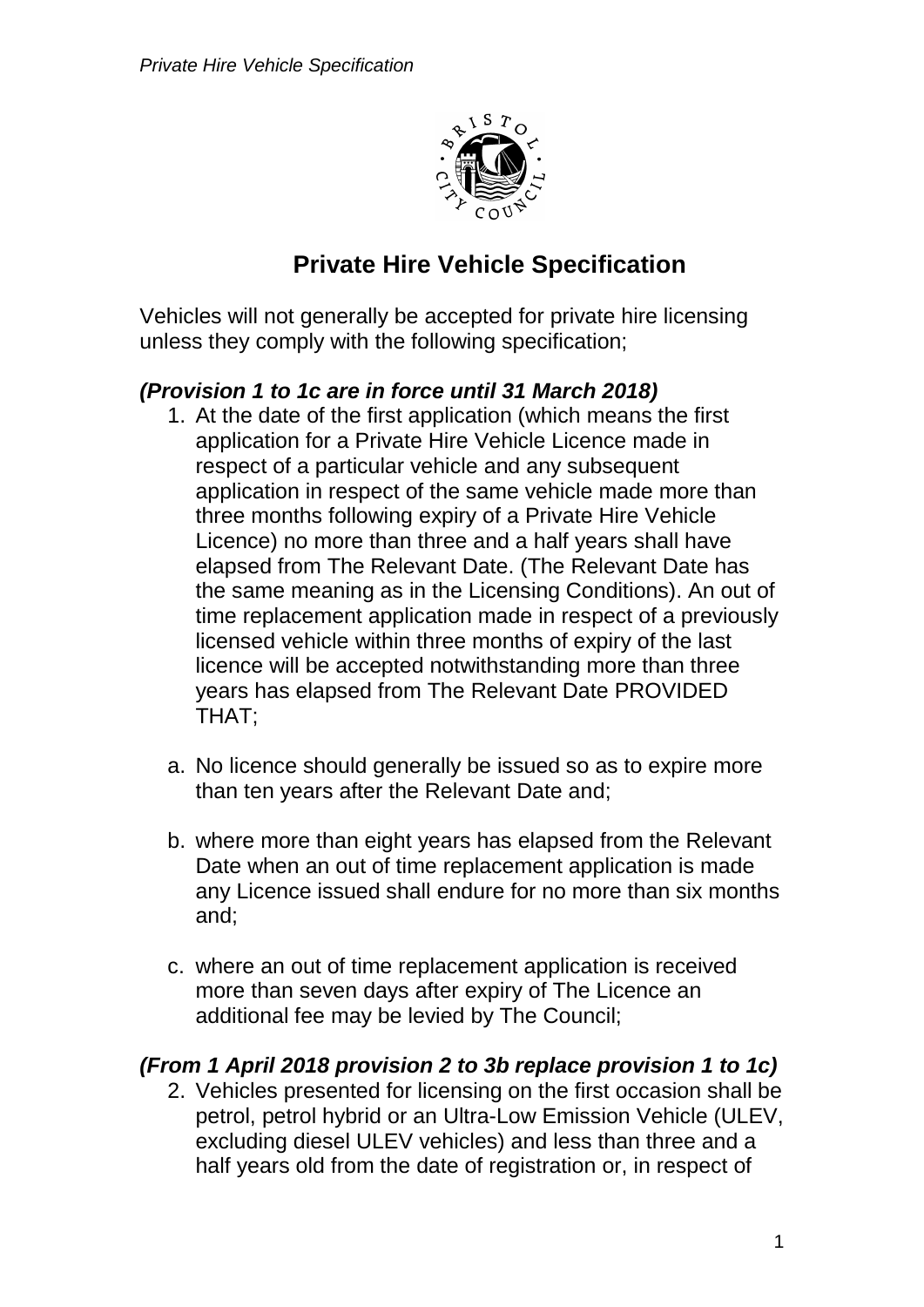vehicles that have been imported other than as new into the United Kingdom, less than three and a half years old from the date of manufacture (In the remainder of this policy reference to date of first registration with regard to vehicles which are imported should be construed as date of manufacture).

a. Exceptions to the requirement that vehicles will be petrol may be granted by the Licensing Manager in respect of executive vehicles.

*Note: A ULEV is a vehicle with tailpipe CO2 emissions of 75 g/km or less*

- 3. Any licence granted shall be renewed annually until the vehicle has reached eight years provided that the vehicle remains continuously licensed in that period. A vehicle will be deemed to have been continuously licensing notwithstanding a delay in renewal following expiry provided that;
	- a. Any late renewal is made within 3 months of expiry and,
	- b. An additional fee levied by the Council has been paid.
- 4. Any vehicle first registered between 31st March 2008 and 31st December 2010 will not be licensed after 10 years from the date of first registration.
- 5. Any vehicle first registered between 1st January 2011 and 31st August 2015 can be relicensed until 10 years from date of first registration.
- 6. Any vehicle first registered after 1st September 2015 can be licensed until 12 years from the date of first registration.
- 7. All vehicles should have a minimum of 4 doors, be right hand drive and must be so constructed so that the doors open sufficiently wide as to allow easy access and egress from the vehicle. No discomfort or inconvenience should be caused to passengers. In order to ensure this the vehicle should comply with the following dimensions: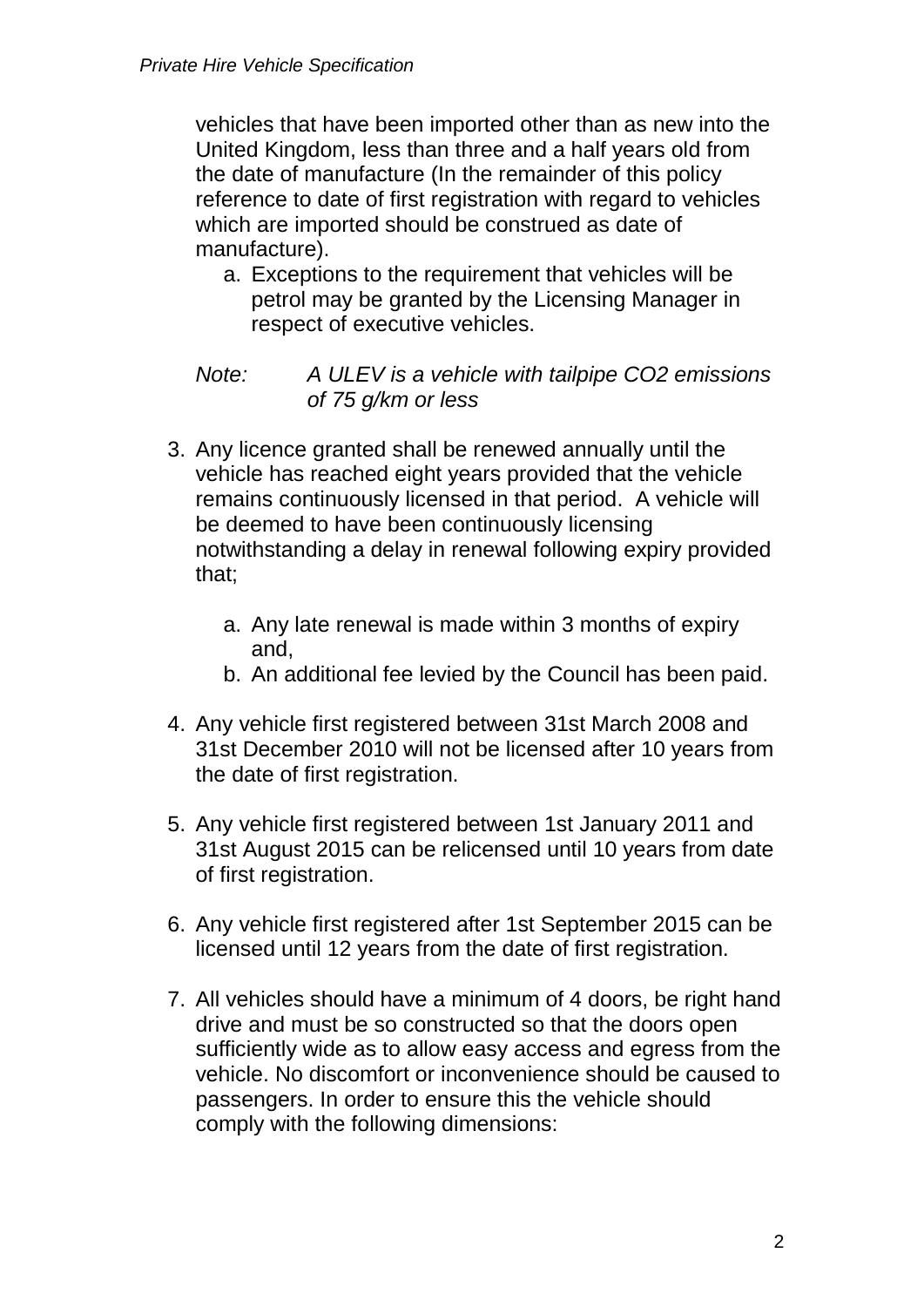- a. From the top of the seat cushions to the roof at the lowest point directly above the seat cushions should be a minimum of 865mm (approximately 34 inches).
- b. The measurement between the rear of the front seats and the backrest of the rear seat should be a minimum of 750mm (approximately 30 inches).
- c. The measurement between the backrest of the front passenger seat and the dashboard fascia should be a minimum of 750mm (approximately 30 inches) when measured horizontally forward with the seat cushion.
- d. The depth of the seat from the backrest to the front edge must be a minimum of 405mm (approximately 16 inches).
- e. All passenger seats within the vehicle shall have a minimum of 405mm (approximately 16 inches) width per passenger.
- f. In the case of vehicles licensed for 5 to 8 passengers, the measurement between the rear of a front passenger seat and the backrest of the rear seat should be a minimum of 650mm (approximately 26 inches).

# **Fire Extinguisher**

8. All vehicles should be equipped with a fire extinguisher of British Standard No BSEN3 of at least 1 kilogramme of powder capacity and shall bear the manufacturers expiry date.

# **Vehicle testing**

- 9. All vehicles on initial application should be of such standard and condition so as to have passed the MOT and safety/cosmetic test as specified by the Council.
- 10. On subsequent applications vehicles should be inspected every twelve months at a place specified by the Council. This inspection will include the MOT and safety/cosmetic check as set by the Council.